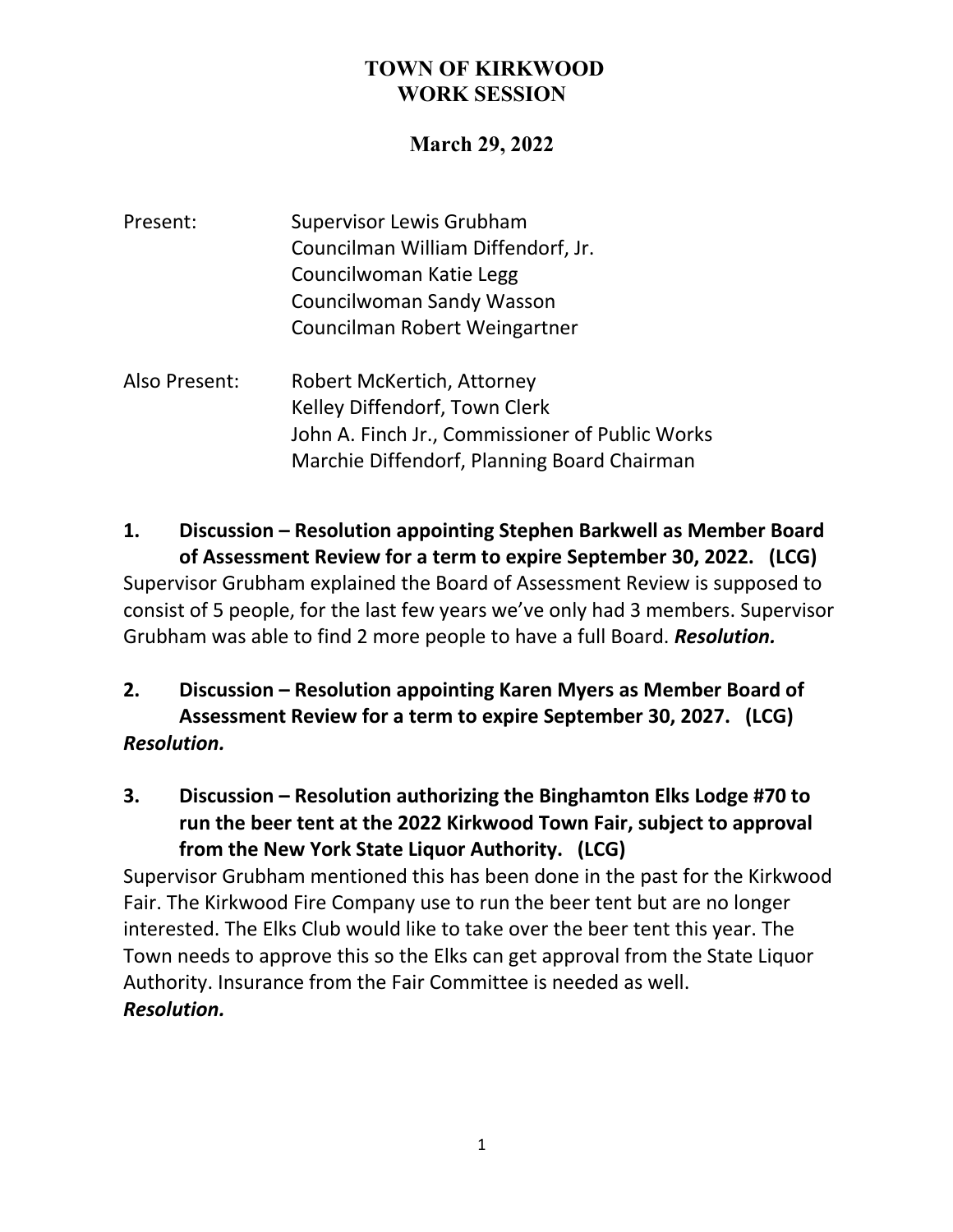# **March 29, 2022**

**4. Discussion – Resolution authorizing the Supervisor to sign the Landlord Authorization Form regarding the request from Binghamton Elks Lodge #70 to run the beer tent at the Kirkwood Town Fair, at Veterans River Park. (LCG)**

#### *Resolution.*

**5. Discussion – Resolution pursuant to Not-For-Profit Corporation Law Section 1402(c)(3) approving the Membership Roster for Kirkwood Fire Company, with the understanding that the members so approved will be assigned for which they have been qualified, in accordance with the attached roster. (LCG)**

*Resolution.*

- **6. Discussion – Resolution Transferring Unexpended Funds from the Senior Citizen Center Reserve Fund and Closing the Senior Citizen Center Reserve Fund, in accordance with the attached resolution. (LCG)** *Resolution.*
- **7. Discussion – Resolution Transferring Unexpended Funds from the Park Land Reserve Fund and Closing the Park Land Reserve Fund, in accordance with the attached resolution. (LCG)**
- *Resolution.*
- **8. Discussion – Resolution authorizing the sale of a 2021 Chevrolet Silverado 2500 truck on Auctions International in the amount of \$51,200. (JAF)**

*Resolution.*

**9. Discussion – Resolution authorizing the purchase of a 2022 Chevrolet Silverado 1500 from Robert Green Truck, Inc., at a cost not to exceed \$46,053.13. (JAF)**

Supervisor Grubham explained that this was discussed at the last meeting. The Town is selling one truck for \$51,000 and buying the new truck for \$46,000, essentially we gained \$5,000.

#### *Resolution.*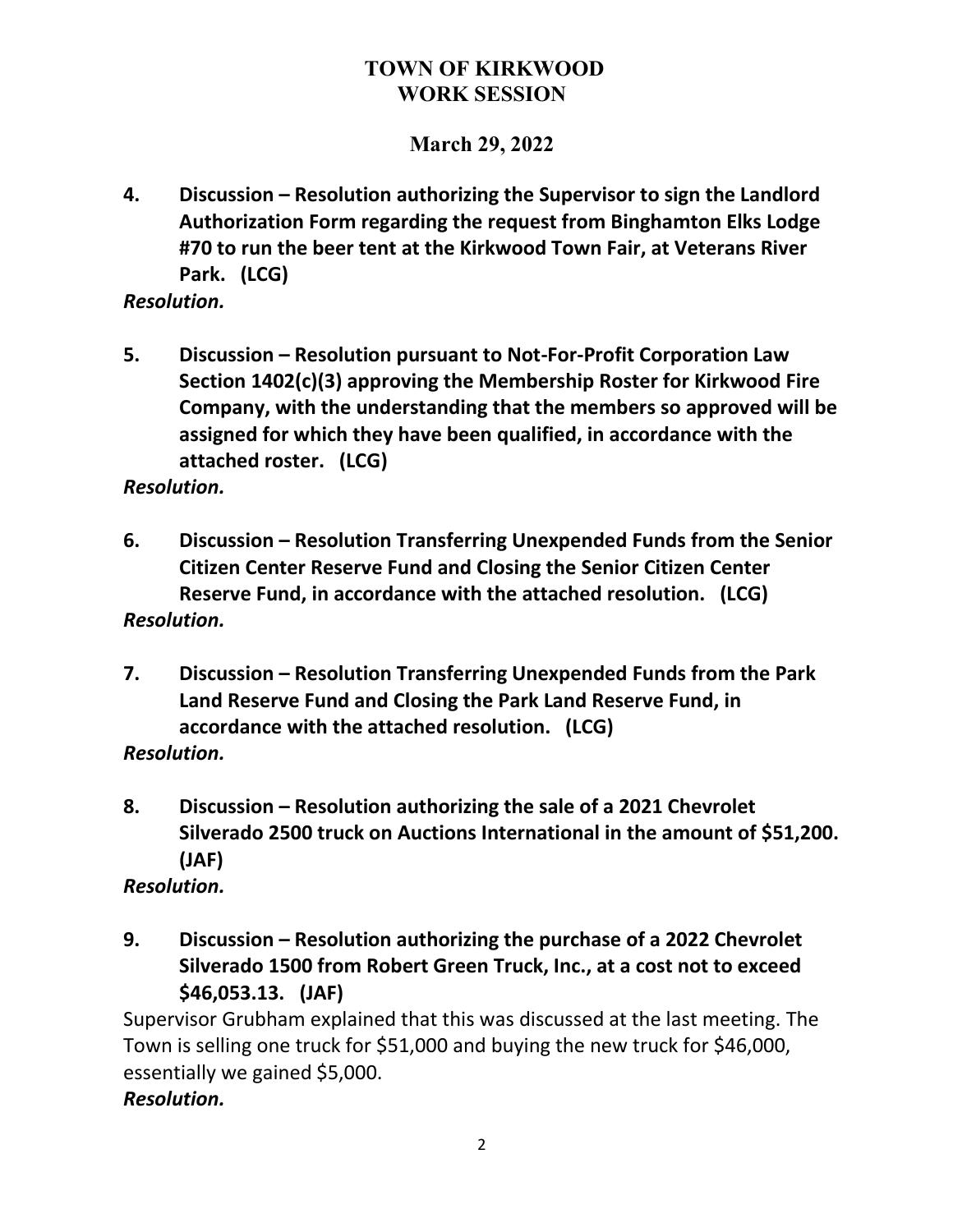# **March 29, 2022**

# **10. Discussion – Seek Sealed Bids for Well 3 Detention Tank and Air Stripper Tank Insulation. (JAF)**

John Finch reported that the repairs to the detention tank is in the budget this year, but the air stripper also needs to be repaired as well at the same time. The cost will be approximately \$70,000 so it will need to go out to bid. \$57,800 will be coming out of the reserve funds. John Finch is going to research a couple options to see if he can get the cost down. The wraps and bands on the tank are stainless steel now, but if aluminum can be used it may reduce the cost. The original bands may or may not be able to be reused. It depends on how much damage they already have and how labor intensive that may be. John Finch will be discussing all of these options with the Town Engineer, John Mastronardi. *Resolution* – May Meeting

# **11. Discussion – Resolution authorizing repairs to Veterans River Park baseball field fence by U&W Fence Company, Inc., at a cost not to exceed \$4,565. (JAF)**

The fence at Veterans River Park was damaged during the last major wind storm. The top railing blew off and bent some of the poles. U & W Fence Company came in at the lower price of the two quotes received. The SV school baseball team will be ready to practice at the field as soon as the weather breaks so repairs should get done as soon as possible. The actual fence can be reused but some poles need to be replaced and set in concrete. *Resolution.*

# **12. Discussion – Approval for changing Water Meter Billing Software from Edmunds to Munibilling at a cost of \$5,990.27 plus \$495.00 per month for support and maintenance. (JAF)**

John Finch reported that Sue Glovich, Al Glover, and Maureen Walsh have researched and sat in on webinars for three different billing companies for the Water and Sewer department. They are all interested in switching to Munibilling. Munibilling has the best price, is cloud based (does not take up space on the server), and very user friendly. Customers will be able to look up their own accounts and their history. Munibilling received good reviews from three other municipalities. They do offer printing of the bills, but that will determined at a later date. The monthly fee goes towards software updates, tech support, and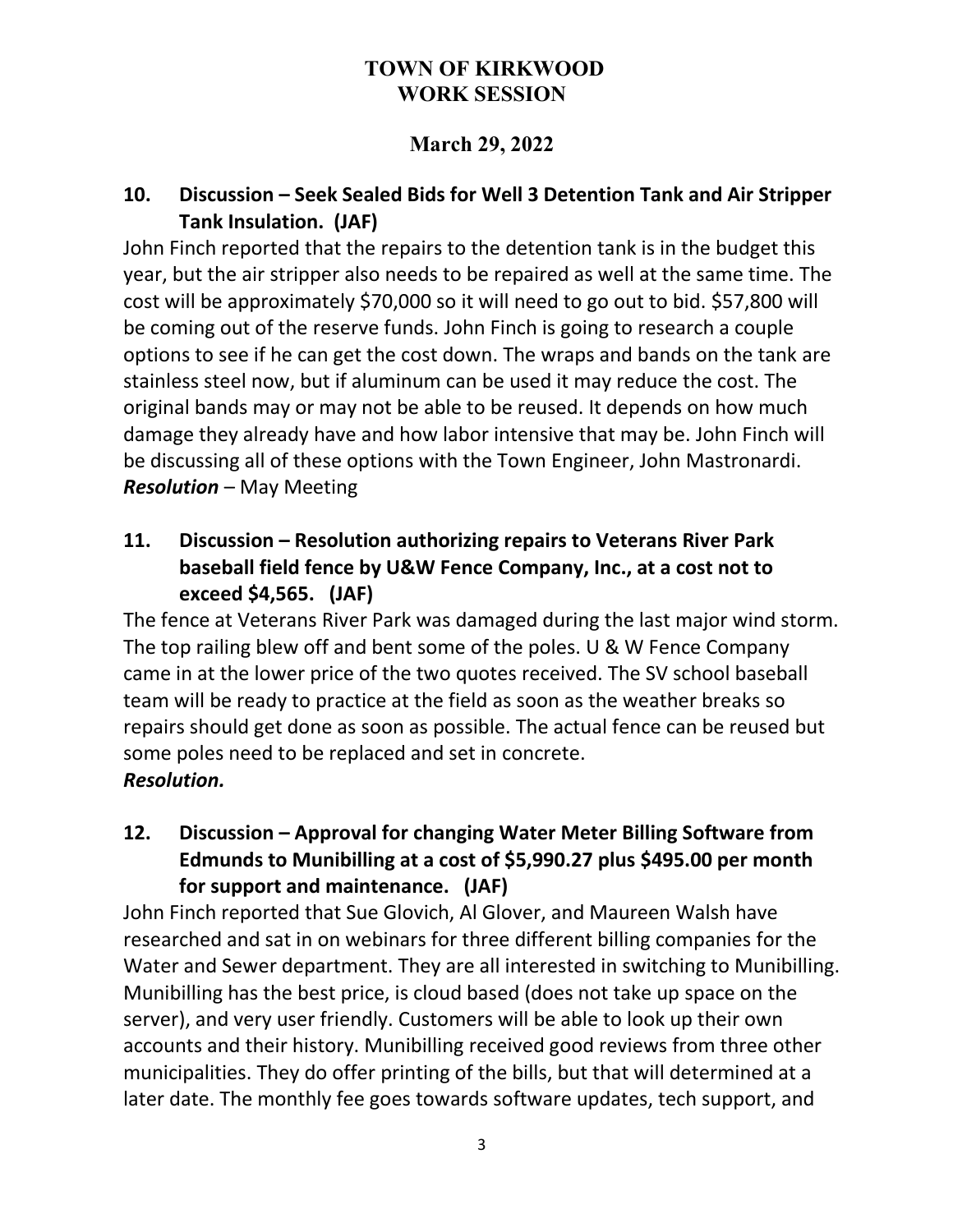# **March 29, 2022**

cloud storage. Customers will still call locally for questions regarding their bill. The current company, Edmunds, has many tech issues and is not user friendly. Supervisor Grubham told the Board members to look over all the information presented, there is no rush on this.

#### *Resolution.*

**13. Discussion – Resolution to declare surplus, the 2018 Zero Turn Kubota Mower, and authorize the sale on Auction International at no less than \$10,000. (JAF)**

John Finch is requesting the Boards approval to put this tractor on the auction site and only sell it for \$10,000 or more. Once sold he would purchase another mower to replace it.

### *Resolution.*

## **14. Discussion – Pay increase for Aidan Ellsworth. (JAF)**

John Finch announced that Tyler Harpell resigned from the Water Department effective March 22, 2022. Aidan Ellsworth who was hired to help install water meters has expressed interest in moving into Tyler Harpell's position as second in charge of the water department. John Finch said he would be a good asset to the Town, he is there every day on time and is willing to learn new tasks. Aidan Ellsworth is currently making \$15 an hour and John Finch is asking the Board to increase his salary to \$17.50 an hour with the new full-time position. *Resolution.*

## **15. Discussion – Hiring full time employee for the remainder of 2022 to help install water meters. (JAF)**

John Finch reported there are still over 700 water meters that need to be installed. The process has been hindered due to COVID-19 over the past two years. John Finch asked the Board to let him hire someone to replace Aidan Ellsworth since he is moving into a new position. It would be a temporary position with a salary of \$15 an hour and working Tuesday through Saturday.

Supervisor Grubham noted that a better plan needs to be implemented since these meters should have been done by January 2022. Residents need to be notified when their meter will be replaced, it will cut down on running from one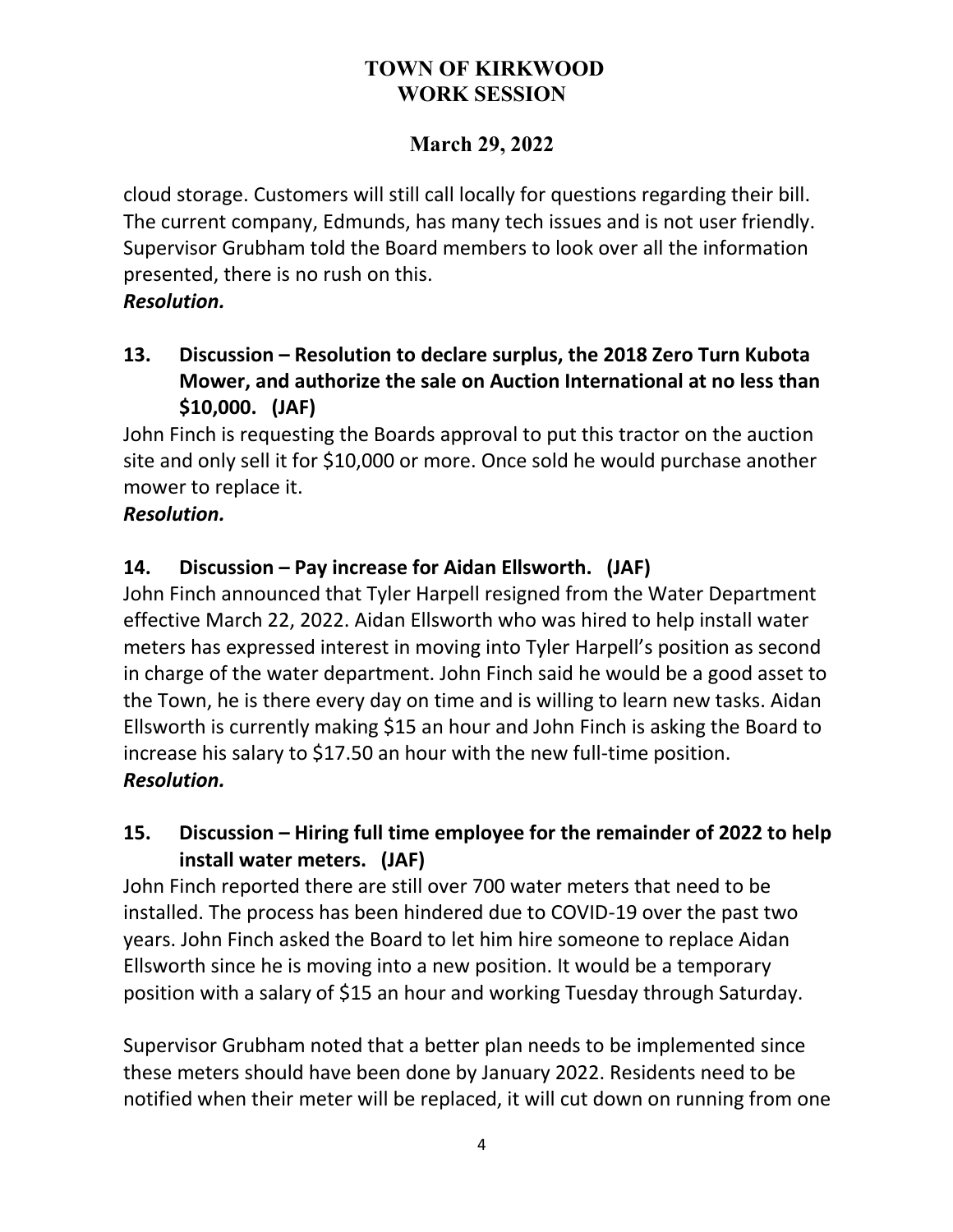### **March 29, 2022**

end of town to the other to find people at home. Try to keep it all in neighborhoods to cut down on travel time. John Finch explained that meters can take anywhere from 5 minutes to 30 minutes to install depending if problems arise or not. John Finch commented that he has installed all the meters in the Town in the past and it can be time consuming. He had the help of a third person.

Councilman Diffendorf reflected that the main goal was to keep Aidan Ellsworth on payroll so we didn't lose him. It wasn't necessarily to install meters. We have reached that goal, we kept him on and he will now be permanent. Councilman Diffendorf does not feel that another person should be hired in the water department. Having three working there didn't make a big impact on getting stuff done, it is hard to understand that. Buckle down and get it done with two employees. Councilman Weingartner said if people know they have to get their meter changed, they will make it a priority if the Town makes it a priority.

Councilwoman Legg asked if John Finch could put together a plan to justify having another full-time employee until the end of the year. How many hours they will work and what they will accomplish in that time.

John Finch reiterated that it can be hard to get in houses to complete the installation. Not everyone will make it a priority. Supervisor Grubham said they have to let us get in there and change the meter.

## **16. Discussion – Replace Truck 24 – Water & Sewer Department. (JAF)**

John Finch said this 2016 Ford F250 is due to be replaced at the beginning of next year since we replace our trucks every 7 years. Right now there is a minimum of a 30 week waiting period on trucks that are being built right now. Prices are scheduled to go up 6% next year. John Finch asked the Board to go out to bid to get a truck this year. After a long discussion on prices and budget costs the Board decided to wait for more information before making a decision.

## **17. Discussion – Purchase a new Case CX 57C mini excavator. (JAF)**

John Finch discussed the 2019 Mini Excavator from the water and sewer department. There is a shortage on this kind of equipment. This machine is on a